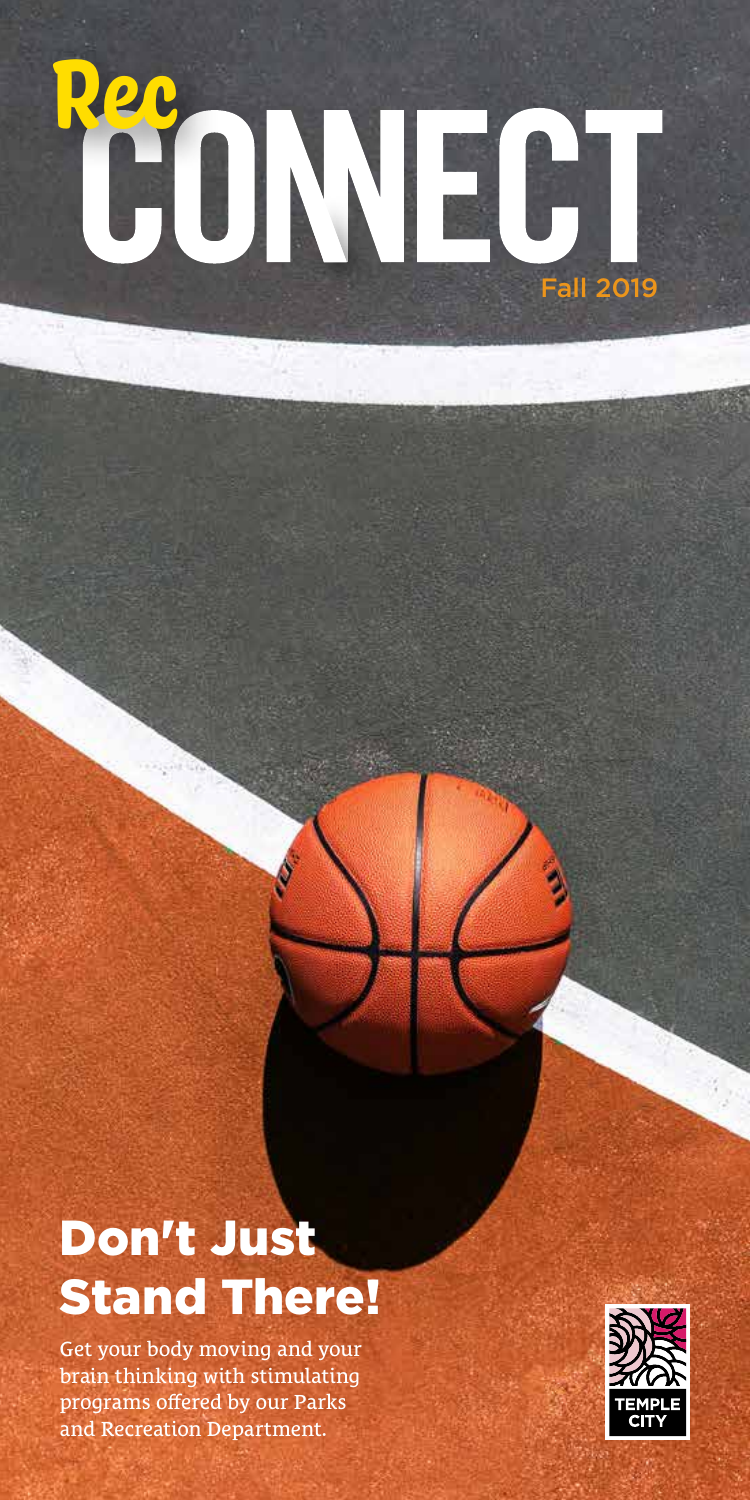## **Turn over** a new leaf this fall.

### **Classes** Child Development Dance Educational Fitness Music Self Defense & Martial Arts **Youth & Teens**

- Afterschool Programs
- 18 Youth Sports

#### Adults

- Senior Programs
- Adult Excursions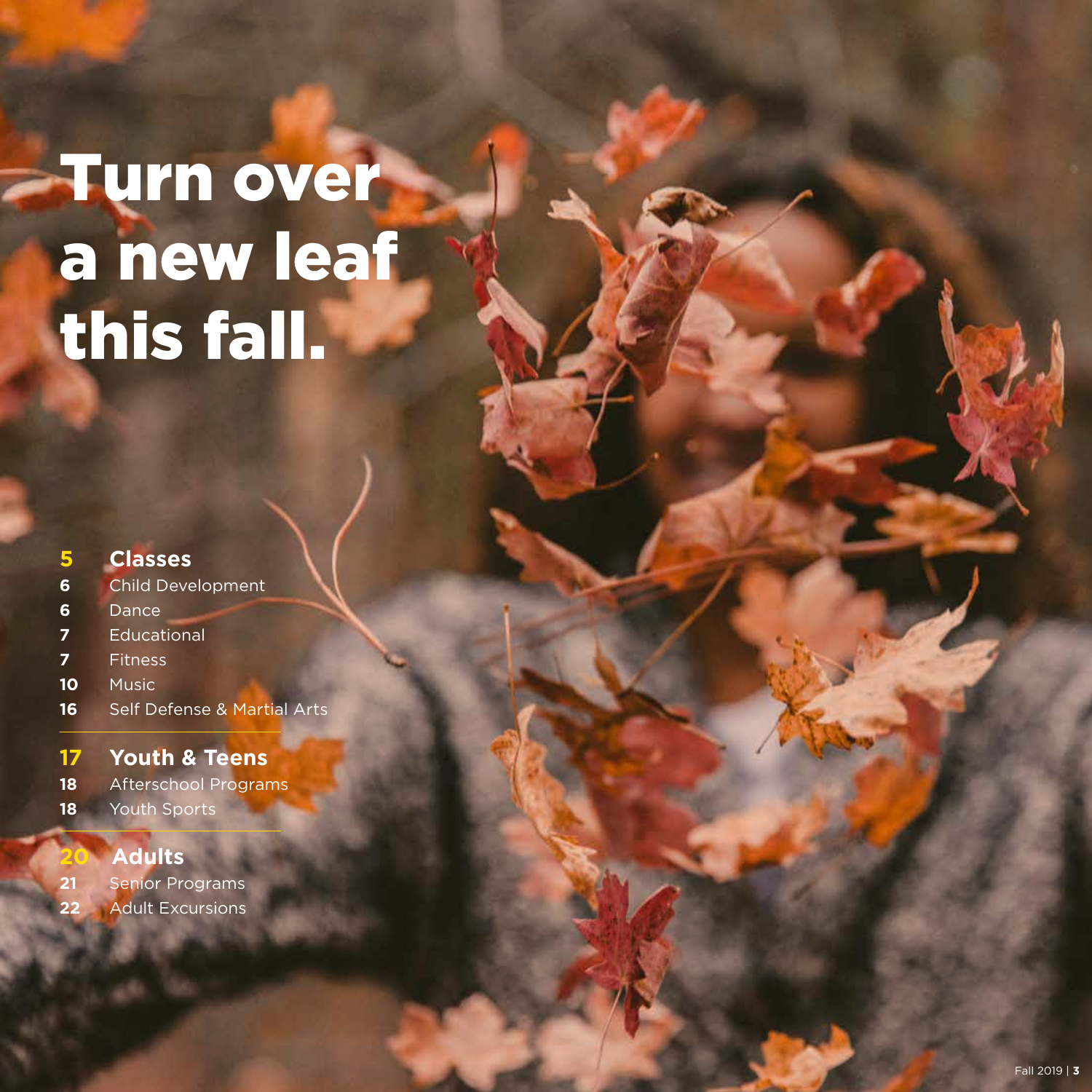## Mark Your Calendar

#### **September**

| $\mathcal{P}$ | Labor Day (City offices closed)   |
|---------------|-----------------------------------|
| $7 - 8$       | Moon Festival & Gourmet Food Fair |
| -11           | Patriot Day                       |
| 19            | Neighborhood Watch Meeting        |
| 23            | Fall classes begin                |
|               | First day of fall                 |
| 25            | Law Enforcement Summary Meeting   |

#### **October**

| 12  | Relay for Life                  |
|-----|---------------------------------|
| 17  | Neighborhood Watch Meeting      |
| 19  | Fall Festival & Car Show        |
| 30  | Law Enforcement Summary Meeting |
| .31 | <b>Halloween Carnival</b>       |

#### **November**

| 3   | End of daylight saving time                       |
|-----|---------------------------------------------------|
| -11 | Veterans Day (City offices closed)                |
|     | <b>Veterans Day Celebration</b>                   |
| 27  | Law Enforcement Summary Meeting                   |
| 28  | Thanksgiving (City offices and facilities closed) |
| 29  | Day after Thanksgiving (City offices closed)      |
|     |                                                   |

#### **December**

| 6  | Lights on Temple City                  |
|----|----------------------------------------|
| 16 | Registration begins for winter classes |



# Classes





**Register Online**

templecity.us







#### **More Information**

Live Oak Park Community Center 10144 Bogue St.

Parks & Recreation Department (626) 579-0461

Classes begin the week of Sept. 23 at Live Oak Park unless otherwise noted. Classes will not be held the evening of Oct. 31; and on Nov. 11, 28 and 29 in observance of national holidays.

**In-Person**

Class schedules and prices are subject to change.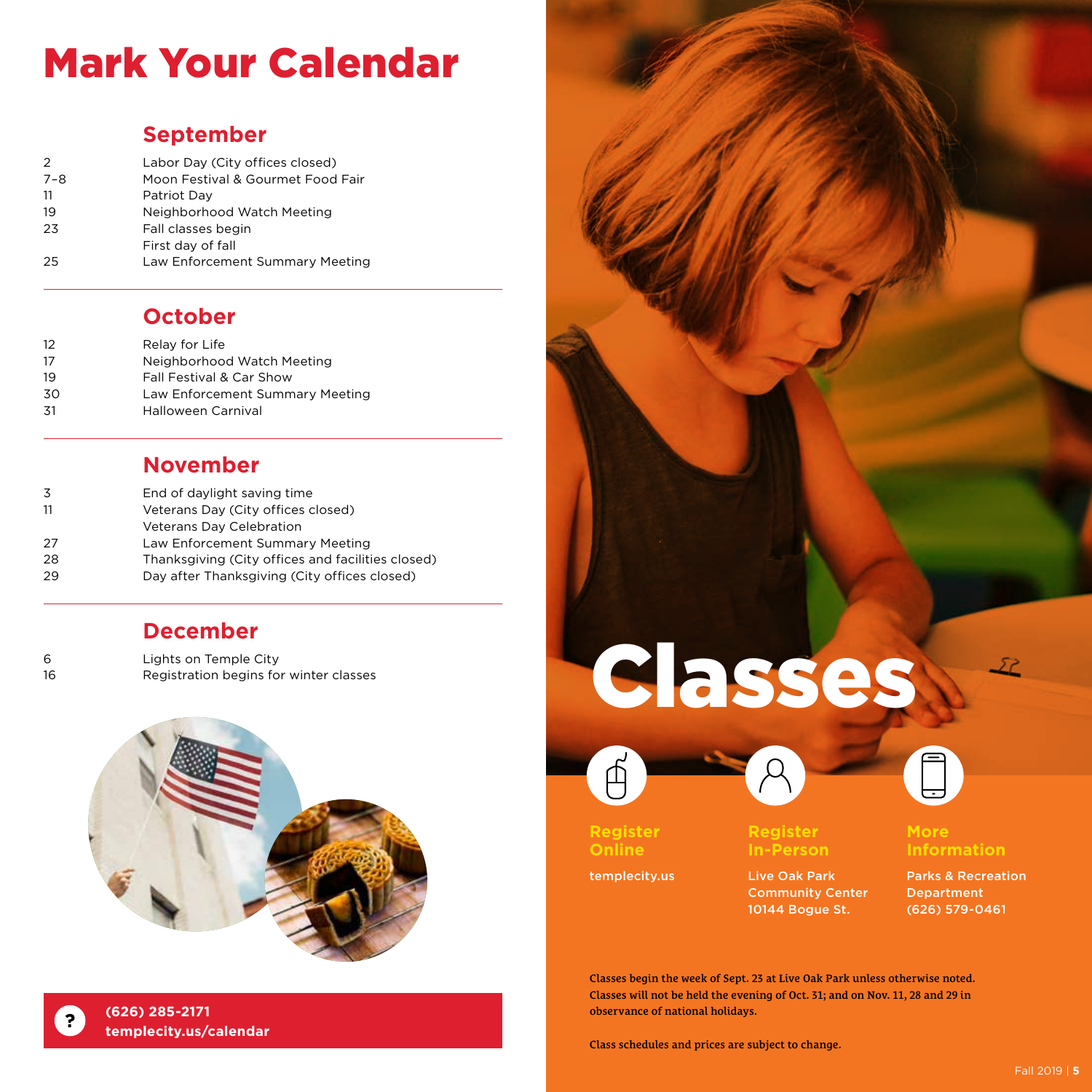All classes are held at Live Oak Park Community Center unless otherwise noted.

## Child Development

#### TINY TOTS

#### **Sarah Nichols**

Help your toddler build social skills, gain independence and make new friends while experiencing music, art and group activities. Children must be at least three years old and potty-trained by the first class. Please bring proof of birth date and immunization record.

| <b>DATES</b>   | <b>AGE</b> | DAY   | TIME.                | FEE.  |
|----------------|------------|-------|----------------------|-------|
| $9/16 - 12/13$ | $-5-5$     | M/W/F | 9:30 A.M.-12:30 P.M. | \$440 |
| $9/17 - 12/12$ | $-5-5$     | T/Th  | $9.30$ A M -12:30 PM | \$300 |

### Dance

#### INTERNATIONAL FOLK DANCING

#### **Cindy Fang**

Travel the global world of dance! Explore rhythmic dances from North America, Latin America, Europe, the Middle East and Asia. Have fun learning about new cultures while moving to the beat.

| <b>DATES A</b>    | LEVEL AGE. |       | $\blacksquare$ | <b>TIME</b>                | FEE |
|-------------------|------------|-------|----------------|----------------------------|-----|
| $9/28 - 12/9$ Beg |            | $18+$ | Sa             | 10:00 A.M.-12:15 P.M. \$40 |     |

#### LINE DANCE

#### **Bill Chang**

An old Western dance form—with a twist! Focuses on basic line dancing set to country and non-country music.

| <b>DATES</b>   | <b>LEVEL</b> | <b>AGE</b> | <b>DAY</b> | <b>TIME</b>            | FEE  |
|----------------|--------------|------------|------------|------------------------|------|
| $9/23 - 12/2$  | <b>Beg</b>   | $15+$      | M          | 10:30 A.M.-12:00 P.M.  | \$50 |
| $9/23 - 12/2$  | Adv          | $15+$      | M          | $2:30-4:00$ P.M.       | \$50 |
| $9/24 - 11/26$ | <b>Beg</b>   | $15+$      | т          | $6.00 - 7.30$ P.M.     | \$60 |
| $9/24 - 11/26$ | Int          | $15+$      | т          | $7:40-9:10 P.M.$       | \$60 |
| $9/25 - 11/27$ | <b>Beg</b>   | $15+$      | W          | $10:30$ A M-12:00 P.M. | \$60 |
| $9/26 - 12/1$  | Adv          | $15+$      | <b>Th</b>  | $1:30 - 3:00$ P.M.     | \$60 |
| $9/27 - 12/2$  | Int          | $15+$      | F          | 10:30 A.M.-12:00 P.M.  | \$60 |

### Educational

#### LEGO ENGINEERING: SUPER STRUCTURES

#### **Professor Egghead**

Build engineering marvels like bridges, skyscrapers and giant pyramids with plastic LEGO™ pieces. Then do crush, weight and other tests to make sure your creations can stand up to the challenge!

| DATES Z            | GRADE | DAY | TIME.              | 899   |
|--------------------|-------|-----|--------------------|-------|
| $9/23 - 11/18$ K-3 |       | м   | $3:30 - 4:30$ P.M. | \$130 |

### Fitness

#### **GENTLE YOGA FOR BEGINNERS**

#### **Amy's Health & Fitness**

Reduce stress, improve joint strength and boost flexibility with a peaceful series of gentle but classic yoga poses. Yoga mat is required; yoga block and strap are optional.

| <b>DATESZ</b> | ла⊐   | DAY | 19 I ALEXAND   |      |
|---------------|-------|-----|----------------|------|
| $9/23 - 12/2$ | $16+$ | м   | 7:00-8:45 P.M. | \$50 |

#### GYMNASTICS

#### **Rojen Recreation**

Young gymnasts learn basic tumbling skills and exercises on the balance beam and bars. New students are evaluated and grouped by ability.

| <b>DATES</b>  | <b>AGE</b> | DAY | <b>TIME</b>          | FEE  |
|---------------|------------|-----|----------------------|------|
| $9/28 - 12/7$ | $4 - 7$    | Sa  | $10:30 - 11:30$ A.M. | \$71 |
| $9/28 - 12/7$ | $7 - 15$   | Sa  | $11:30 - 12:30$ P.M. | \$71 |
| $9/28 - 12/7$ | $13+$      | Sa  | 11:30-12:30 P.M.     | \$71 |

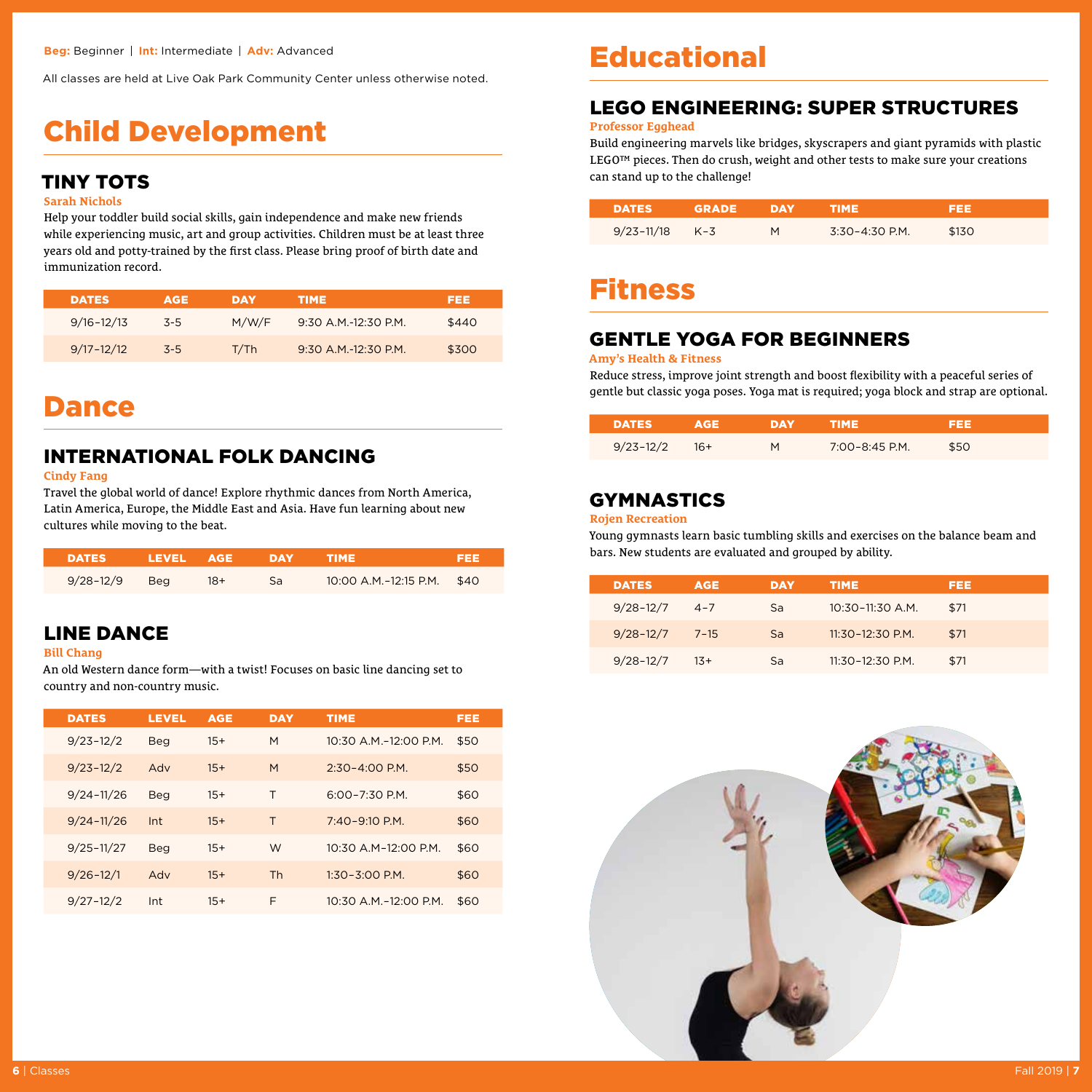## Fall Festival & Classic **Car Show**

**Take the fast lane to fun.**

**October 19**

Temple City Park

**Fall Festival 10:00 A.M. – 4:00 P.M.**

Live Entertainment Kids Activities

**Car Show 10:00 A.M. – 2:00 P.M.**

Antiques Classics Imports **Trucks** 



#### KINDERGYM

#### **Rojen Recreation**

Together, parents and kids learn forward rolls, back rolls, handstands and more! Walk the balance beam, swing on bars and jump with your child. One parent per child must attend each class.

| <b>DATES</b>  | <b>AGE</b> | DAY | TIME.              | FEE  |
|---------------|------------|-----|--------------------|------|
| $9/28 - 12/7$ | $9m-2$     | Sa  | $9:00 - 9:45$ A.M. | \$71 |
| $9/28 - 12/7$ | $3 - 4$    | Sa  | $9:45-10:30$ A.M.  | \$71 |

#### SWEATING TO THE OLDIES

#### **Amy's Health & Fitness**

Burn calories and strengthen your heart while listening to your favorite hits of the '50s and '60s. So much fun, you'll forget you're exercising! Space is limited.

| DATES         | ₹d∃ | DYAY | TIME             |      |
|---------------|-----|------|------------------|------|
| $9/27 - 12/6$ | 65+ |      | $8:30-9:45$ A.M. | \$25 |

#### **TENNIS**

#### **JAL Tennis**

Get ready for match play with court workouts and drills using techniques recommended by professional tennis associations. Tennis shoes and appropriate workout gear required. Bring a racquet and new can of three tennis balls to the first class.

| <b>DATES</b> |                | <b>LEVEL</b> | <b>AGE</b> | <b>DAY</b> | <b>TIME</b>        | FEE   |
|--------------|----------------|--------------|------------|------------|--------------------|-------|
|              | $9/23 - 11/18$ | Beg          | $8 - 10$   | M          | $6:00 - 7:00$ P.M. | \$100 |
|              | $9/23 - 11/18$ | <b>Beg</b>   | $11 - 17$  | M          | 7:00-8:00 P.M.     | \$100 |
|              | $9/25 - 11/13$ | Int          | $8 - 10$   | W          | $6:00 - 7:00$ P.M. | \$100 |
|              | $9/25 - 11/13$ | Int          | $11 - 17$  | W          | $7:00 - 8:00$ P.M. | \$100 |
|              | $9/27 - 11/15$ | Int/Adv      | $8 - 10$   | F          | $6:00 - 7:30$ P.M. | \$150 |
|              | $9/27 - 11/15$ | Int/Adv      | $11 - 17$  | F          | $7:30-9:00$ P.M.   | \$150 |



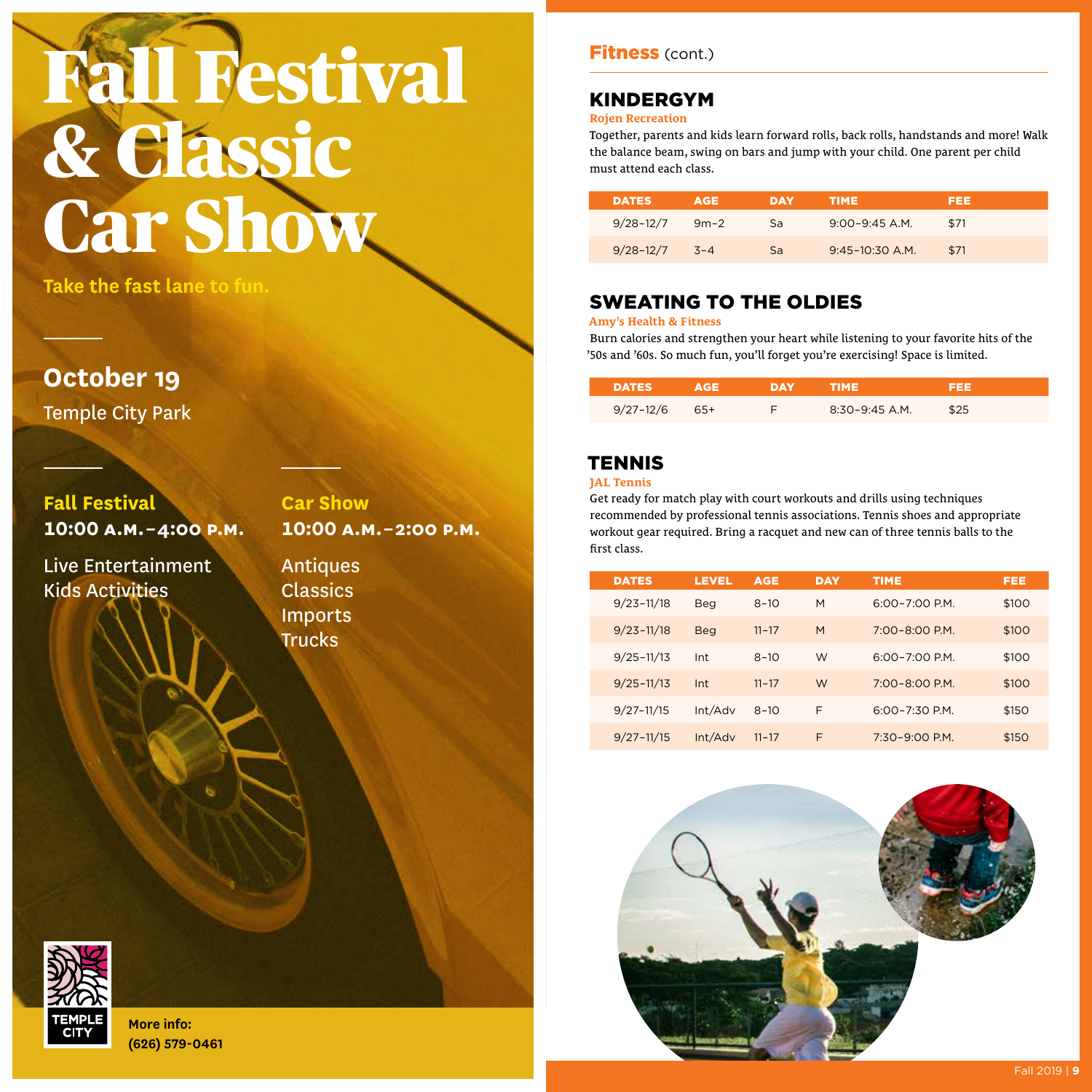#### TENNIS: HIGH PERFORMANCE

#### **JAL Tennis**

Offers a tennis-training program for those aspiring to compete in individual or team competitions. Appropriate tennis attire and equipment required.

| <b>DATES</b>   | LEVEL   | <b>AGE</b> | <b>DAY</b> | <b>TIME</b>        | FEE   |
|----------------|---------|------------|------------|--------------------|-------|
| $9/3 - 9/26$   | Beg/Int | $8 - 17$   | T/Th       | $6:00 - 8:00$ P.M. | \$210 |
| $10/1 - 10/29$ | Beg/Int | $8 - 17$   | T/Th       | $6:00 - 8:00$ P.M. | \$210 |
| $11/5 - 11/26$ | Beg/Int | $8 - 17$   | T/Th       | $6:00 - 8:00$ P.M. | \$210 |
| $12/3 - 12/26$ | Beg/Int | $8 - 17$   | T/Th       | $6:00 - 8:00$ P.M. | \$210 |

## **Music**

#### CLARINET

#### **Arcadia Music**

Master the fundamentals of clarinet—note reading, rhythm, tones and proper breathing techniques. Students must have their own clarinet, which can be purchased or rented from Arcadia Music. \$25 material fee due at first class. Classes meet at 32 E. Duarte Rd., Arcadia.

| <b>DATES</b>   | LEVEL      | AGE | DAY       | TIME.          | 1333 |
|----------------|------------|-----|-----------|----------------|------|
| $9/26 - 10/24$ | Bea        | 8+  | <b>Th</b> | 7:00-7:50 P.M. | \$85 |
| $10/31 - 12/5$ | <b>Beg</b> | 8+  | Th        | 7:00-7:50 P.M. | \$85 |



## Halloween Carnival

**A frightfully good time.**

**October 31 6:00 – 9:00 P.M.** Live Oak Park

Carnival Games Haunted Maze Pumpkin Patch Raffle Prizes Rides Trunk-Or-Treat

> **Tons of Candy!**

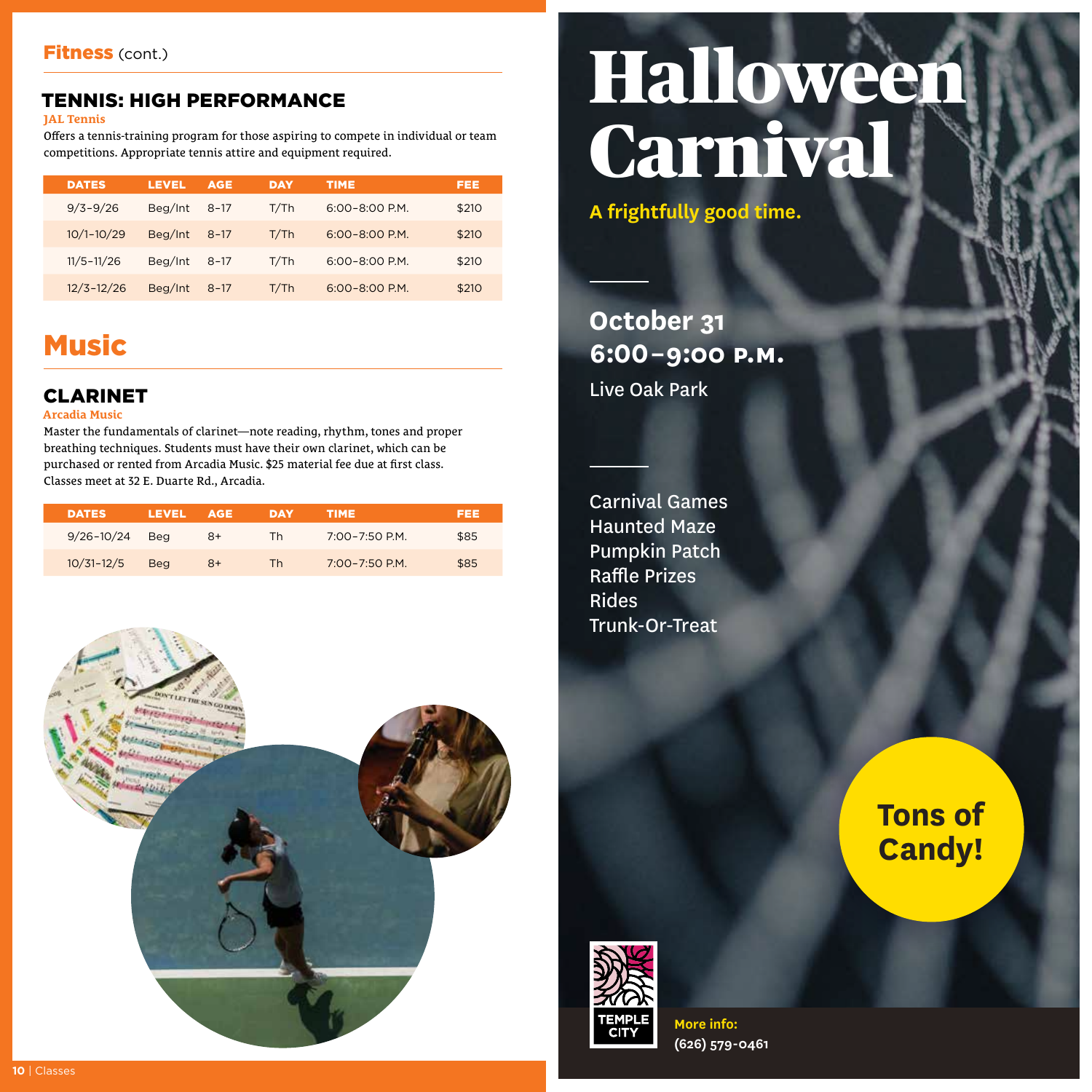## Veterans **Day** Celebration

**Honor our local heroes.**

**November 11 10:30 a.M.** Temple City Park

Aircraft Flyover Keynote Speakers Live Entertainment Posting of Colors

#### Music (cont.)

#### FLUTE

#### **Arcadia Music**

Provides tomorrow's flutists an opportunity to learn music reading and new fingerings. Students must have their own flute, which can be purchased or rented from Arcadia Music. \$25 material fee due at first class. Classes meet at 32 E. Duarte Rd., Arcadia.

| <b>DATES</b>   | LEVEL | AGE  | DAY | <b>TIME</b>        | FEE  |
|----------------|-------|------|-----|--------------------|------|
| $9/28 - 10/26$ | Bea   | $8+$ | Sa  | $3:00 - 3:50$ P.M. | \$85 |
| $11/2 - 12/7$  | Bea   | 8+   | Sa  | $3:00 - 3:50$ P.M. | \$85 |

#### GUITAR

#### **Arcadia Music**

Covers proper playing position, tuning, basic strumming and chords. Students must have their own guitar, which can be purchased from Arcadia Music. \$25 material fee due at first class. Classes meet at 32 E. Duarte Rd., Arcadia.

| <b>DATES</b>   | LEVEL      | AGE. | DAY | <b>TIME</b>        | FEE  |
|----------------|------------|------|-----|--------------------|------|
| $9/28 - 10/26$ | Bea        | $8+$ | Sa  | $2.00 - 2.50$ P.M. | \$85 |
| $11/2 - 12/7$  | <b>Beg</b> | $8+$ | Sa  | $2.00 - 2.50$ P.M. | \$85 |

#### MUSIC THEORY

#### **Arcadia Music**

Prepares students—at various levels of proficiency—to take the music theory component of the Music Teachers' Association of California Certificate of Merit exam. \$25 material fee due at first class. Classes meet at 32 E. Duarte Rd., Arcadia.

| <b>DATES</b>   | <b>COURSE</b>        | <b>AGE</b> | <b>DAY</b> | <b>TIME</b>        | FEE  |
|----------------|----------------------|------------|------------|--------------------|------|
| $9/27 - 10/25$ | <b>Strings: Prep</b> | $8+$       | F          | $5:00 - 5:50$ P.M. | \$85 |
| $9/27 - 10/25$ | Strings: Adv         | $8+$       | F          | $6:00 - 6:50$ P.M. | \$85 |
| $9/27 - 10/25$ | Piano                | $8+$       | F          | $7:00 - 7:50$ P.M. | \$85 |
| $11/2 - 12/7$  | <b>Strings: Prep</b> | $8+$       | F          | $5:00 - 5:50$ P.M. | \$85 |
| $11/2 - 12/7$  | Strings: Adv         | $8+$       | F          | $6:00 - 6:50$ P.M. | \$85 |
| $11/2 - 12/7$  | Piano                | $8+$       | F          | $7:00 - 7:50$ P.M. | \$85 |



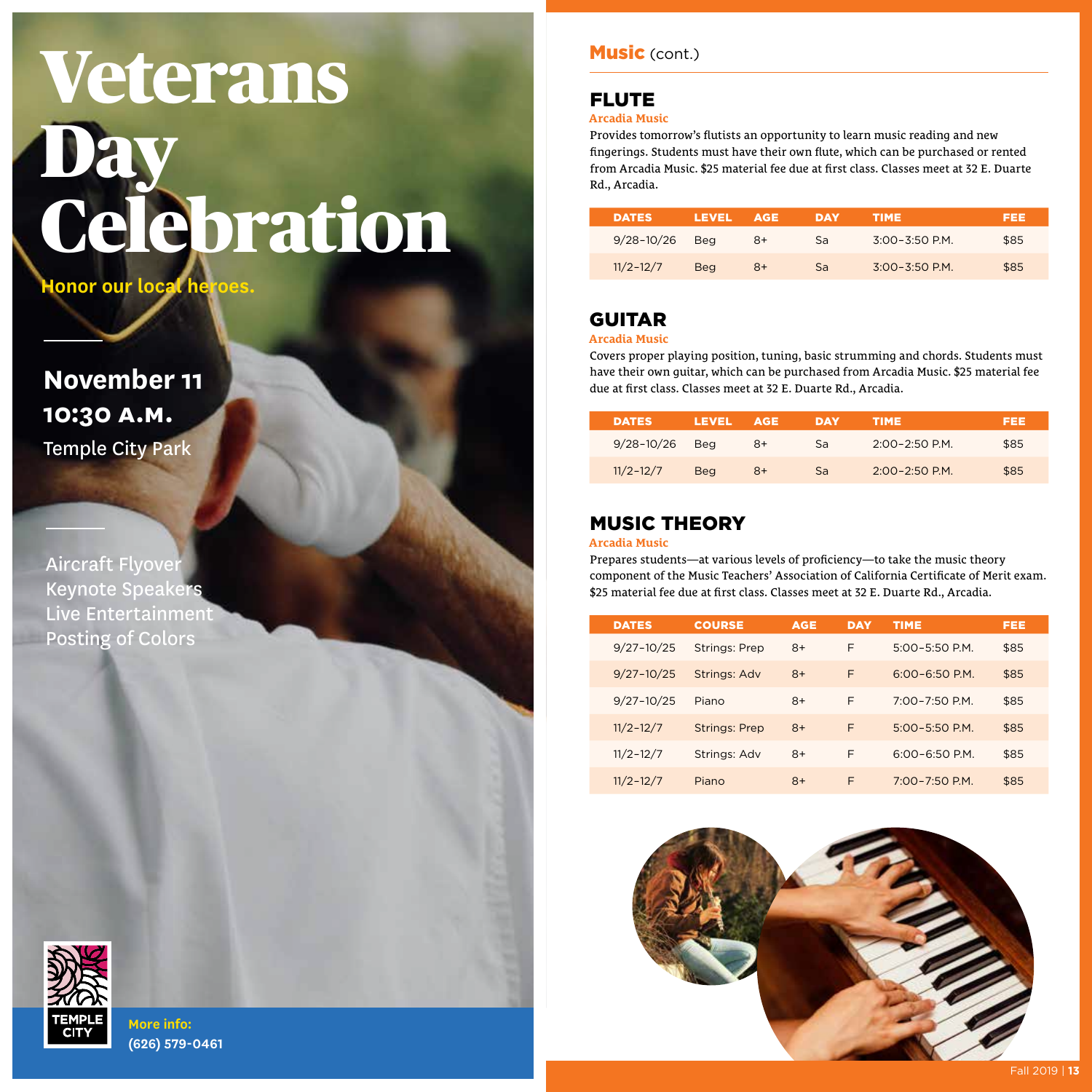#### PIANO

#### **Arcadia Music**

Ease into the beautiful world of music with piano. Learn to "tickle the ivories" in an encouraging group setting. Keyboards are included for class use. \$25 material fee due at first class. Classes meet at 32 E. Duarte Rd., Arcadia.

| <b>DATES</b>   | <b>LEVEL</b> | <b>AGE</b> | <b>DAY</b> | <b>TIME</b>          | FEE  |
|----------------|--------------|------------|------------|----------------------|------|
| $9/28 - 10/26$ | <b>Beg</b>   | $4 - 7$    | Sa         | $9:00 - 9:50$ A.M.   | \$85 |
| $9/28 - 10/26$ | <b>Beg</b>   | $4 - 7$    | Sa         | $10:00 - 10:50$ A.M. | \$85 |
| $9/28 - 10/26$ | Int          | $8+$       | Sa         | $11:00 - 11:50$ A.M. | \$85 |
| $9/28 - 10/26$ | Adv          | $8+$       | Sa         | 12:00-12:50 P.M.     | \$85 |
| $11/2 - 12/7$  | <b>Beg</b>   | $4 - 7$    | Sa         | $9:00 - 9:50$ A.M.   | \$85 |
| $11/2 - 12/7$  | <b>Beg</b>   | $4 - 7$    | Sa         | $10:00 - 10:50$ A.M. | \$85 |
| $11/2 - 12/7$  | Int          | $8+$       | Sa         | $11:00 - 11:50$ A.M. | \$85 |
| $11/2 - 12/7$  | Adv          | $8+$       | Sa         | 12:00-12:50 P.M.     | \$85 |

#### SINGING

#### **Vivo Voice Music Studios**

Taught by a soprano and music instructor with three decades of experience, this class will help you learn singing technique, sight singing and music expression. Join us, and we promise that you'll soon be singing a different tune!

| <b>DATES</b>  | <b>AGE</b> | DAY | TIME.              | IEEE. |  |
|---------------|------------|-----|--------------------|-------|--|
| $9/28 - 12/7$ | 4-17       | Sa  | $1:00 - 2:00$ P.M. | \$120 |  |
| $9/28 - 12/7$ | $18+$      | Sa  | $2.00 - 3.30$ P.M. | \$160 |  |

#### VIOLIN

#### **Arcadia Music**

Teaches correct and basic techniques, including how to play fun and simple songs. Students must have their own violin, which can be purchased or rented from Arcadia Music. \$25 material fee due at first class. Classes meet at 32 E. Duarte Rd., Arcadia.

| <b>DATES</b>   | <b>LEVEL</b> | AGE  | DAY | <b>TIME</b>      | FEE. |
|----------------|--------------|------|-----|------------------|------|
| $9/28 - 10/26$ | Bea          | 5+   | Sa  | $1:00-1:50$ P.M. | \$85 |
| $11/2 - 12/7$  | Bea          | $5+$ | Sa  | $1:00-1:50$ P.M. | \$85 |





## Lights on Temple City

**'Tis the season to be merry and bright.**

## **December 6 5:00 – 9:00 P.M.** Temple City Park

Kids Activities Live Entertainment Snow Play Tree Lighting Visits with Santa

> **Parade at 7:00 P.M.**

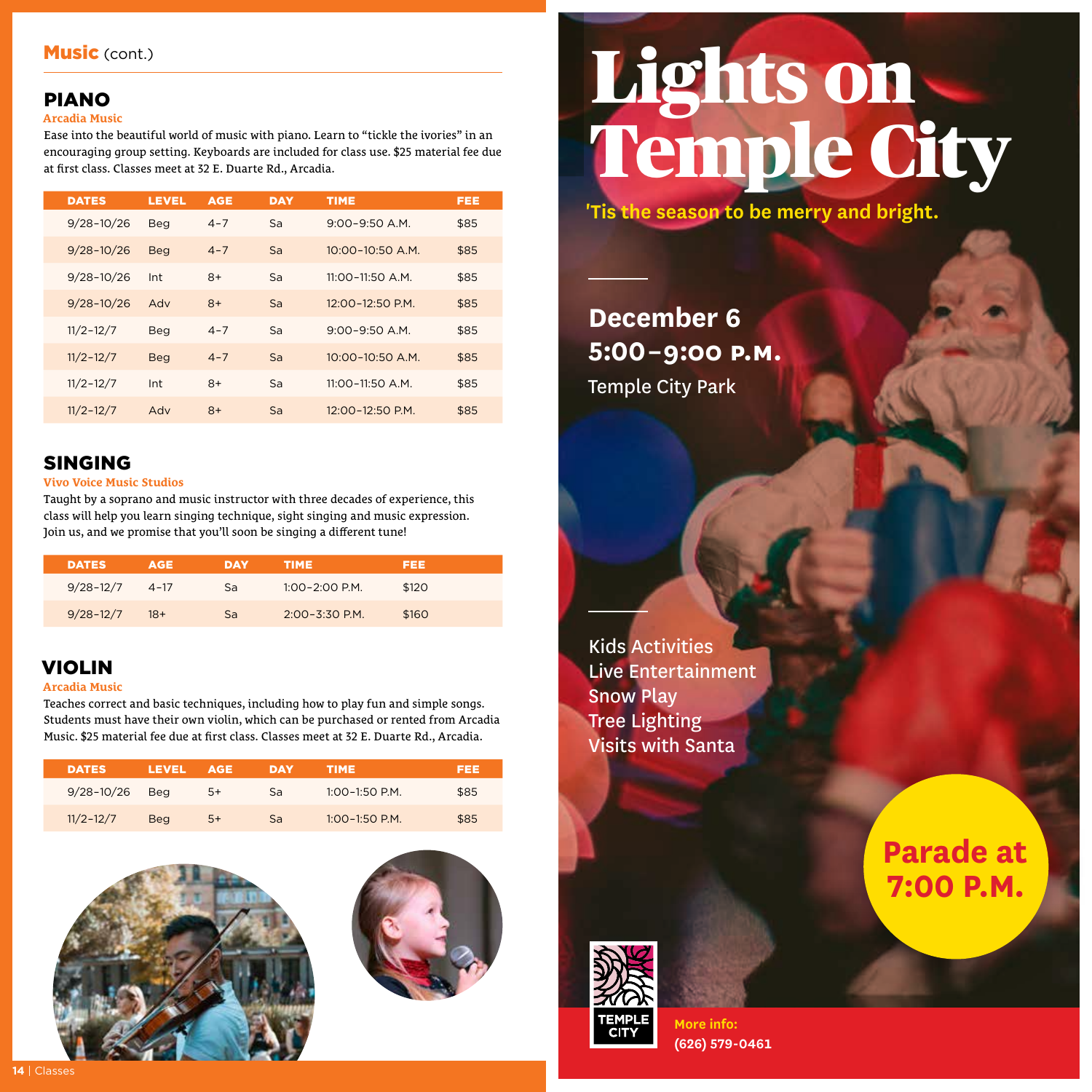## Self Defense & Martial Arts

#### HAPKIDO

#### **Son of Chong Martial Arts**

Furthers self-defense techniques including joint locks and kicks. Breathing and meditation lessons are also provided. Students must have their own uniform, which may be purchased from the instructor. Sibling pricing available.

| <b>DATES</b>  | <b>AGE</b> | DAY  | <b>TIME</b>        | FEE   |  |
|---------------|------------|------|--------------------|-------|--|
| $9/24 - 12/5$ | $5 - 17$   | T/Th | 4:30-5:20 P.M.     | \$130 |  |
| $9/24 - 12/5$ | - 18+      | T/Th | $5.20 - 6.20$ P.M. | \$160 |  |

#### JU-JITSU & JAPANESE SWORD

#### **Rojen Recreation**

Learn the fundamentals of traditional martial arts—Judo, Aikido, Kendo—and the weapons of self-defense. Second hour of instruction covers the basics of Iaido, the art of Japanese swordsmanship.

| DATES         |     | DYA V | TIME.          |      |  |
|---------------|-----|-------|----------------|------|--|
| $9/27 - 12/2$ | 15+ |       | 7:00-8:30 P.M. | \$61 |  |

#### JU-JITSU & KARATE

#### **Rojen Recreation**

Build strength while learning martial arts techniques for self-defense. Lessons include Judo, Aikido, Kendo and Karate.

| DATES A            | 'AGE . | DAY  | ▀▀▘▋▎▓▎▆▙▄▃      | EEE  |  |
|--------------------|--------|------|------------------|------|--|
| $9/24 - 12/5$ 8-12 |        | T/Th | $6:30-8:30$ P.M. | \$61 |  |

#### LITTLE KICKERS JU-JITSU

**Rojen Recreation**

Teaches self-esteem and discipline through age-appropriate martial arts lessons.

| <b>DATES</b>  | LEVEL.  | AGE     | DAY | TIME.              | FEEL |
|---------------|---------|---------|-----|--------------------|------|
| $9/27 - 12/2$ | Yellow+ | $5 - 7$ | F.  | $5:15 - 6:00$ P.M. | \$49 |
| $9/27 - 12/2$ | All     | $8+$    | F.  | $6:00 - 7:00$ P.M. | \$56 |

#### NIPPON KEMPO KARATE

#### **Do Mar**

A self-defense system—based on punching, kicking, blocking, joint locks and ground combat—aimed to foster respect, discipline and confidence.

| <b>DATES</b>   | LEVEL      | <b>AGE</b> | DAY | TIME.             | FEE  |
|----------------|------------|------------|-----|-------------------|------|
| $9/23 - 12/2$  | Yellow+    | $5 - 14$   | M   | 5:40-6:30 P.M.    | \$35 |
| $9/26 - 11/27$ | <b>New</b> | $5 - 14$   | W   | $5.40 - 6.30 P$ M | \$35 |

# Youth Programs



**Register Online**

templecity.us







**Register In-Person**

**More Information**

Live Oak Park Community Center 10144 Bogue St.

Parks & Recreation Department (626) 579-0461

Programming will not occur the evening of Oct. 31; and on Nov. 11, 28 and 29 in observance of national holidays.

Class schedules and prices are subject to change.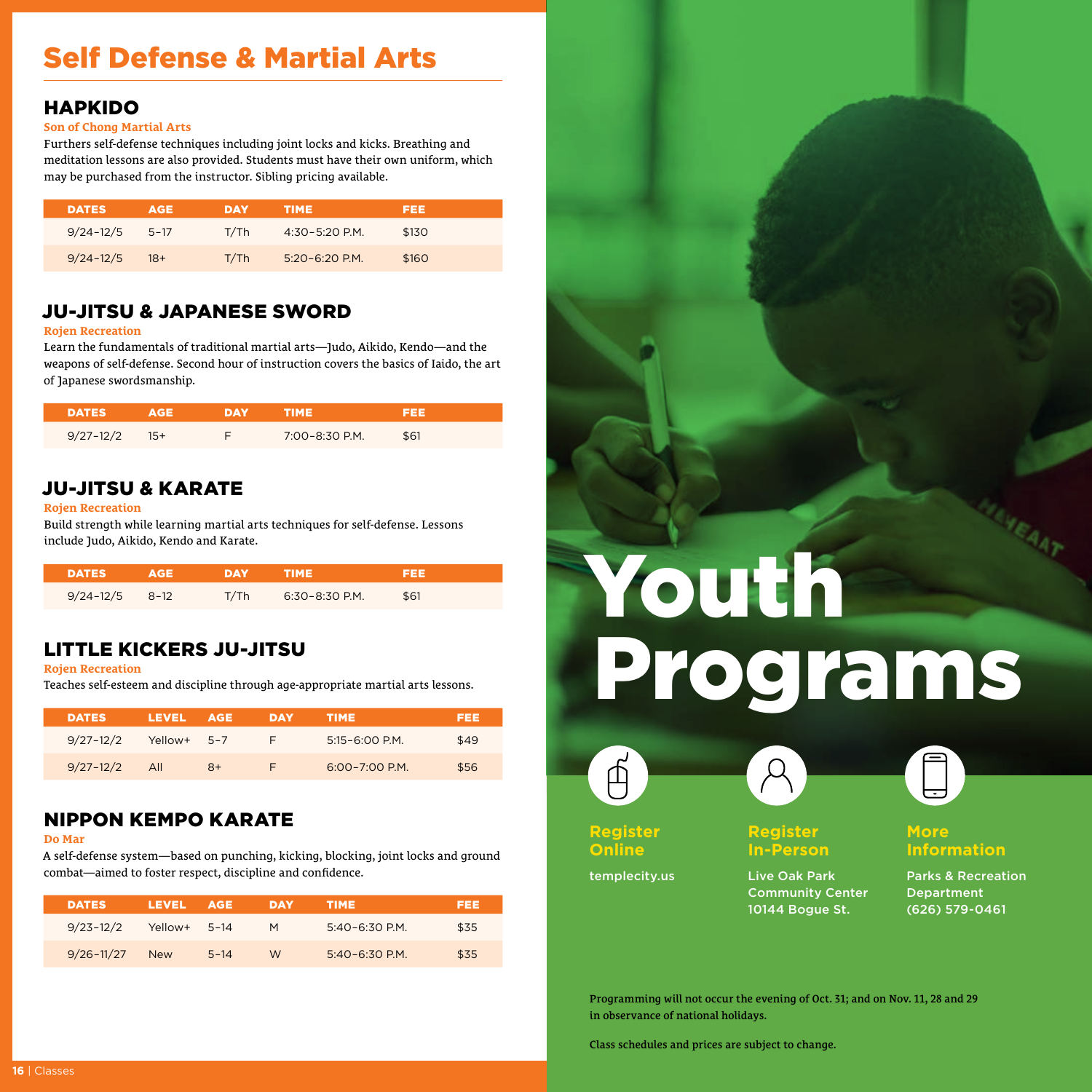**FBC:** First Baptist Church **LOPA:** Live Oak Park Annex **LOPAF:** Live Oak Park Athletic Fields **LOPCC:** Live Oak Park Community Center

## Afterschool Programs

#### STARS CLUB

Provides structured after school activities including homework help, sports and games, plus events based on monthly themes. Offered at Cleminson, Cloverly and La Rosa elementary schools. Care for children in kindergarten is available to those enrolled at Cleminson Elementary.

| <b>DATES</b>   | <b>SITE</b> | <b>GRADE</b> | DAY   | <b>TIME</b>   | FEE   |
|----------------|-------------|--------------|-------|---------------|-------|
| $8/28 - 11/15$ | Various     | $1 - 6$      | $M-F$ | $Bell-6:OOPM$ | \$360 |
| $11/18 - 3/6$  | Various     | $1 - 6$      | $M-F$ | $Bell-6:OOPM$ | \$360 |
| $3/9 - 6/11$   | Various     | $1 - 6$      | $M-F$ | $Bell-6:OOPM$ | \$360 |

#### TEEN ZONE

Get homework help, explore the computer lab and take part in a variety of activities including arts and crafts, games and sports. Includes shuttle service from the following schools: Dana, First Avenue and Oak Avenue intermediate schools; and Arcadia and Temple City high schools.

| <b>DATES</b> | SITE. | 'AGE /   | DAY | TIME'          | 692   |
|--------------|-------|----------|-----|----------------|-------|
| 8/28-6/11    | LOPA  | $7 - 11$ | M-F | Bell-6:00 P.M. | \$350 |

## Youth Sports

#### BASKETBALL

Our popular winter basketball league is back! Learn the basics of basketball through drills and game situations. Teams practice twice weekly after school. Games are weeknights or Saturdays, depending on division. Additional details—including practice and game schedules and locations—will be provided in November. Registration begins Oct. 1.

| <b>DATES</b> | <b>SITE</b> | <b>AGE/GRADE</b> | <b>DAY</b> | <b>TIME</b> | FEE   |
|--------------|-------------|------------------|------------|-------------|-------|
| $11/4 - 3/7$ | Various     | $3.5 - 5$ yrs    | <b>TBA</b> | <b>TBA</b>  | \$85  |
| $11/4 - 3/7$ | Various     | $1 - 2$          | <b>TBA</b> | <b>TBA</b>  | \$85  |
| $11/4 - 3/7$ | Various     | $3 - 4$          | <b>TBA</b> | <b>TBA</b>  | \$135 |
| $11/4 - 3/7$ | Various     | $5 - 6$          | <b>TBA</b> | <b>TBA</b>  | \$135 |
| $11/4 - 3/7$ | Various     | $7 - 8$          | <b>TBA</b> | <b>TBA</b>  | \$135 |

#### Youth Sports (cont.)

#### FLAG FOOTBALL

Game on! Flag football is a fun, exciting and safe low-contact sport that advances the skills of catching, running, throwing and hand-eye coordination.

| <b>DATES</b>   | <b>SITE</b>  | <b>AGE/GRADE</b> | <b>DAY</b> | TIME           | FEE  |
|----------------|--------------|------------------|------------|----------------|------|
| $8/28 - 11/2$  | Various      | $4 - 6$          | M/W        | 3:30-4:30 P.M. | \$80 |
| $8/28 - 11/2$  | LOPAE        | $4 - 6$          | M/W        | 4:30-5:30 P.M. | \$80 |
| $8/29 - 10/24$ | LOPAF        | $3.5 - 5$ yrs    | T/TH       | 4:00-5:00 P.M. | \$75 |
| $8/29 - 10/24$ | <b>LOPAF</b> | $6 - 8$ vrs      | T/TH       | 5:00-6:00 P.M. | \$75 |

#### VOLLEYBALL

Bump, set, spike! Our volleyball program teaches kids and teens the techniques of serving, passing, setting, hitting and digging while promoting good sportsmanship and team building.

| <b>DATES</b>  | SITE. | GRADE DAY |    | <b>TIME</b>        | ▜∃∃∃ |
|---------------|-------|-----------|----|--------------------|------|
| $9/7 - 11/16$ | FBC.  | $5 - 8$   | Sa | $2:00 - 6:00$ P.M. | \$80 |

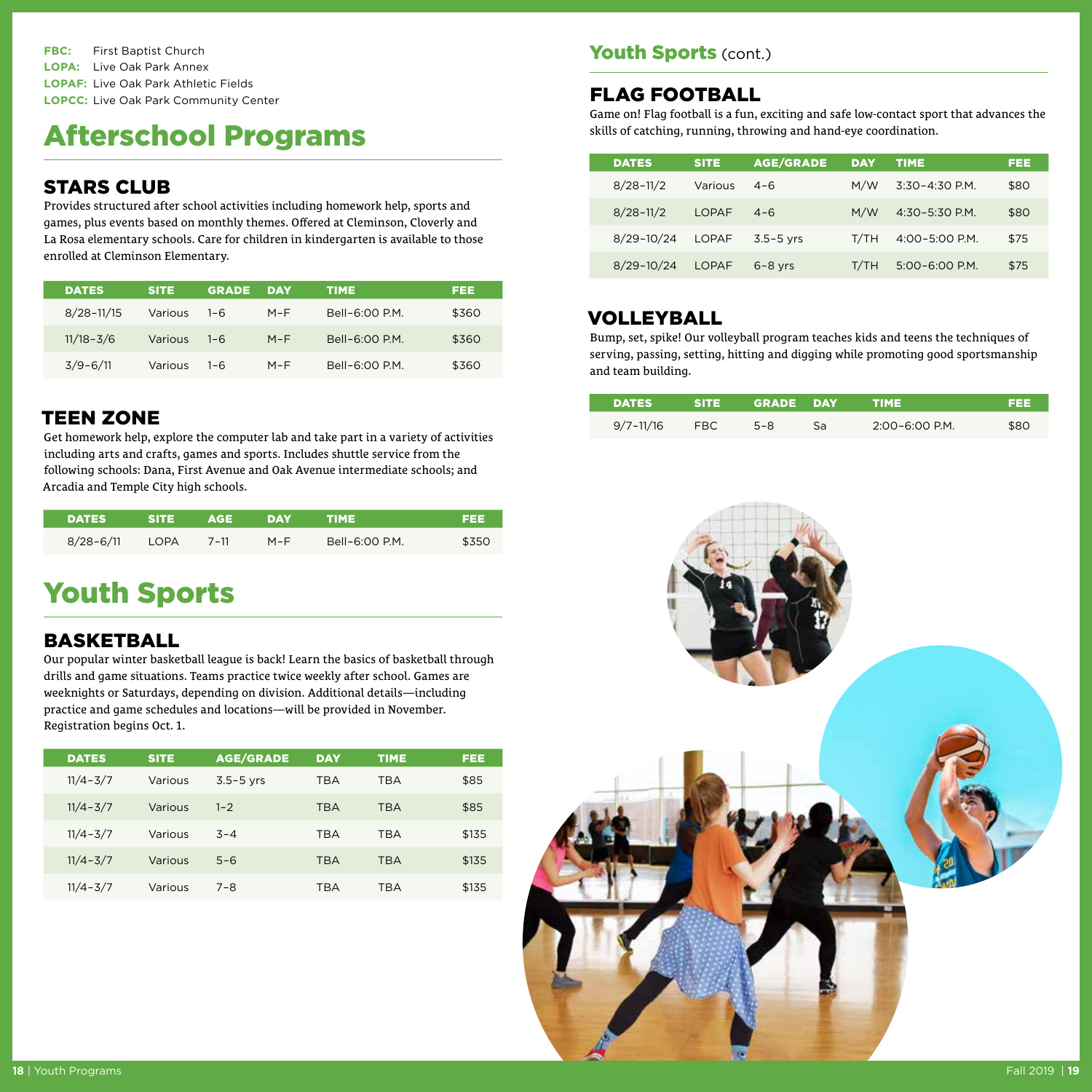### Senior Programs

#### WEEKLY ACTIVITIES

| <b>ACTIVITY</b>          | <b>DAY</b>                                    | <b>TIME</b>          |
|--------------------------|-----------------------------------------------|----------------------|
| <b>Bingo</b>             | First & Third Thursdays                       | $1:15 - 2:45$ P.M.   |
| <b>Book Club</b>         | Call for Details                              | 10:30-11:00 A.M.     |
| <b>Bunco</b>             | Second & Fourth Thursdays                     | $1:15 - 2:45$ P.M.   |
| Mahjong                  | First & Third Wednesdays                      | 11:00 A.M.-1:00 P.M. |
| Movie Matinee            | Fridays                                       | 1:00-3:00 P.M.       |
| Soccer for Better Health | Mondays, Wednesdays & Fridays 9:00-11:00 A.M. |                      |
| Tea Time                 | Last Monday                                   | $1:00-2:00$ P.M.     |
| <b>Walking Club</b>      | Tuesdays & Thursdays                          | $8:30-10:00$ A.M.    |

*Live Oak Park Community Center.*

#### SENIOR LUNCH

#### **Weekdays** | **11:00 A.M.**

Attention seniors ages 60 and older: Get a hot lunch, participate in activities, and socialize with friends and neighbors. Monthly menus are available at Live Oak Park Community Center and online at templecity.us/lunch. Hot tea and coffee are available for just 25 cents per cup—the best price in town! Reservations are required 24 hours in advance; call (626) 579-0461. A \$3 donation for lunch is requested.

**Aug. 30 | Labor Day** Say goodbye to summer.

**Oct. 31 | Halloween**

Come for a few tricks and tasty treats.

**Nov. 8 | Veterans Day** Honor our local veterans.

**Nov. 22 | Thanksgiving** Enjoy a traditional Thanksgiving meal.



Adult Programs



**Senior Programs**

All programs are held at Live Oak Park Community Center.

## ௶

#### **Adult Excursions**

Registration is accepted at Live Oak Park Community Center.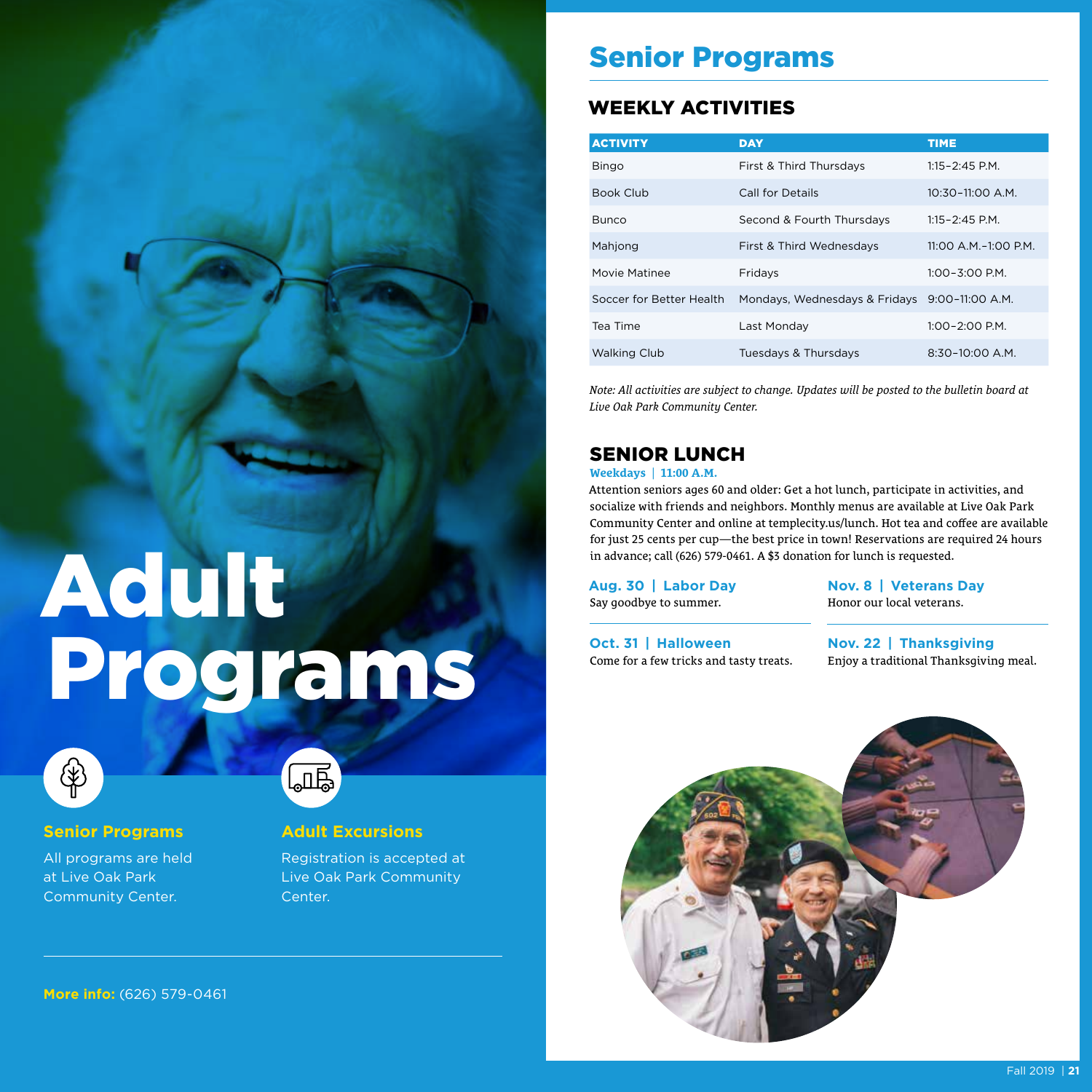## Adult Excursions

#### SAN DIEGO ZOO

#### **Sept. 12** | **8:30 A.M.–6:00 P.M.** | **\$67**

Spend the day at the San Diego Zoo with 3,700 animals roaming cage-free, natural habitats. Visit one of the largest free-flight aviaries in the world, followed by a tram ride that brings you eye to eye with herds of antelopes, zebras, giraffes and more. Lunch on your own in Nairobi Village.

#### DAY IN SOLVANG

#### **Sept. 25** | **8:00 A.M.–8:00 P.M.** | **\$20**

Explore the historic village of Solvang, located in the charming Santa Ynez Valley. All day long you're on your own—to visit wineries, sample authentic Danish pastries and enjoy a treasure trove of more than 150 one-of-a-kind shops. Find out why Solvang proudly bears the nickname "Little Denmark."

#### "THAT'S AMORE" ITALIAN TOUR

#### **October 10** | **8:15 A.M.–4:30 P.M.** | **\$65**

Take a tour of all things Italian in Los Angeles. Start the day visiting Pasadena City Hall, a nationally significant monument that pays homage to 16th century Italian architect, Andrea Palladio. Then it's lunch at the San Antonio Winery for an optional no-host wine tasting and Italian lunch at Maddalena restaurant. The highlight of the day: a stop at Eatly LA, a three-story emporium of Italian vendors where you can find and sample pasta, olive oils, pizza, baked goods and more.

#### CATALINA ISLAND

#### **Oct. 24** | **6:45 A.M.–8:00 P.M.** | **\$30**

Jakob & Ryan Thomas Taugh

Tour Catalina Island with a day of shopping, dining and taking in scenic views of Avalon Harbor. All participants must have a ticket. Check in at Live Oak Park Community Center at 6:30 a.m. Charges for oversized baggage or equipment are your responsibility.

#### SONY PICTURES STUDIO TOUR

**Nov. 6** | **8:15 A.M.–3:30 P.M.** | **\$79**

Go behind the scenes of one of the most historic and exciting studio lots in the world with this two-hour guided walking tour. The experience will include visits to sound stages and sets that have been central to the production of everything from iconic films such as "The Wizard of Oz" to the popular TV game shows "Jeopardy" and "Wheel of Fortune." After the tour, lunch (included) will take place at the HMS Bounty, a nautical-themed British pub.

#### EAST MEETS WEST

#### **Nov. 20** | **8:45 A.M.–4:15 P.M.** | **\$86**

Renowned for its ornate architecture, lush gardens and many temples and shrines, Hsi Lai Temple in Hacienda Heights is one of the largest Chinese Buddhist monasteries in the West. A tour of the temple will be followed by lunch—made to order "teppan"-style—and a stop at the nearby Workman and Temple Family Homestead Museum, where visitors can explore what life was like in the San Gabriel Valley from the days of the Mexican ranchos to the Roaring Twenties. (Note: Temple City founder Walter P. Temple had a home there.)

#### CHRISTMAS IN THE CITY OF ANGELS

#### **Dec. 2** | **12:00–9:00 P.M.** | **\$101**

Get in the holiday spirit with this all-inclusive outing across Los Angeles. The day begins at the Cathedral of Our Lady of Angeles and segues into a drive along Carroll Avenue, a focal point of one of the oldest neighborhoods in Los Angeles due to its colorful collection of Victorian homes. The afternoon continues with a stop at Forest Lawn Memorial Park to see the park's stained glass rendition of Leonardo da Vinci's "The Last Supper," and ends with dinner (included) at the famous Tam O'Shanter Inn, where a menu of hearty pub fare features filet mignon, Yorkshire pudding and more traditional Scottish treats.

#### CHRISTMAS AT RONALD REAGAN MUSEUM

#### **Dec. 17** | **9:00–5:00 P.M.** | **\$64**

Celebrate the season with a walking tour of the Reagan Library campus, complete with Christmas lights, animated displays and live musical entertainment. While you're there, take in their renowned exhibit of over 20 beautifully decorated Christmas trees—representing countries visited by President Reagan during his White House years—and enjoy an incredible buffet lunch (included) under the wings of Air Force One. Festive holiday attire is suggested.